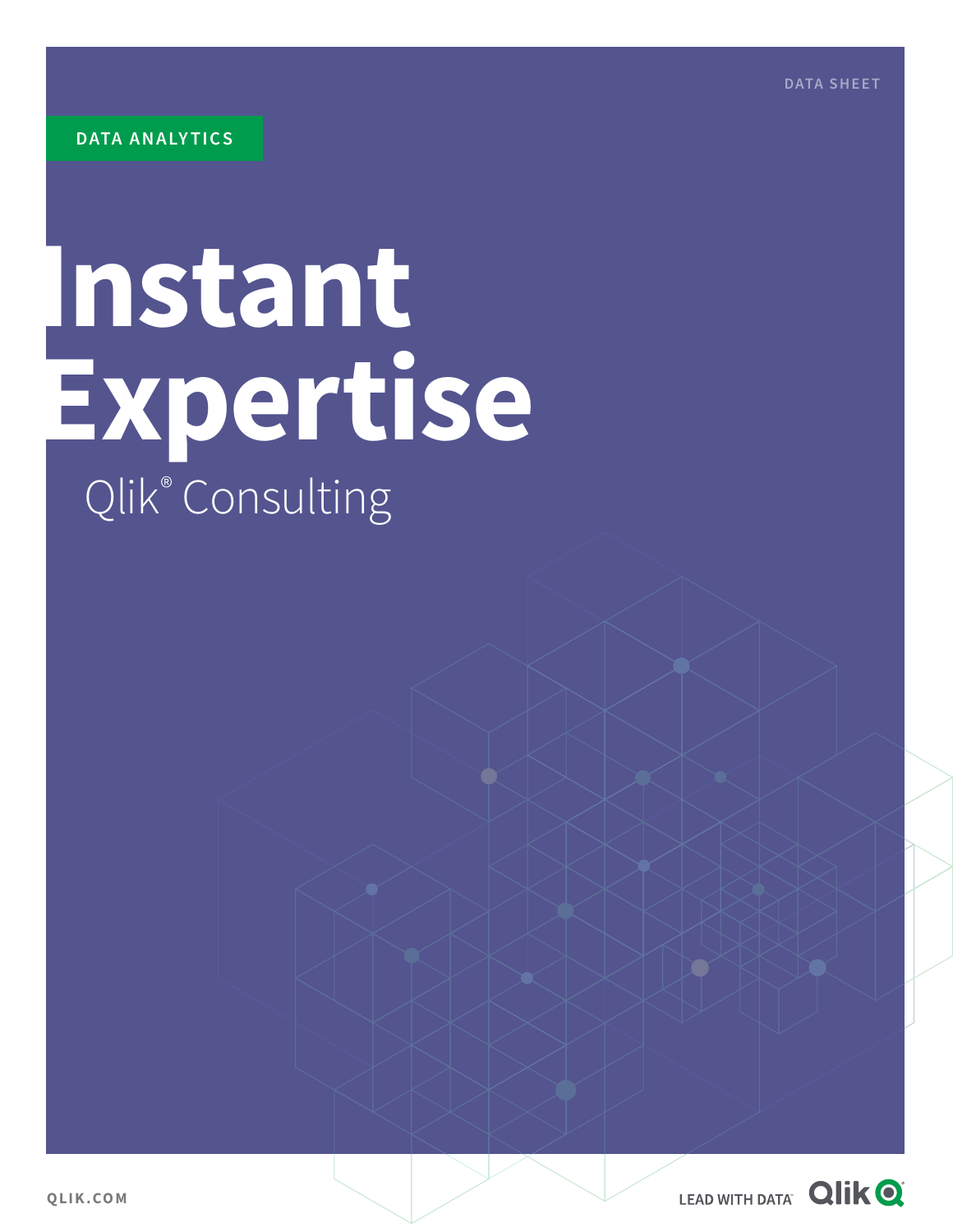## **Qlik Consulting**

When you engage with our Qlik consultants, you empower your organization with faster answers, more insights, and better outcomes through analytics. You ensure a successful deployment of our Qlik platform which includes getting your

applications up and running fast. And because every business now depends on data, our experts help you get the most value out your analytics solution.



Our Qlik Consulting team maximizes the value of your Qlik investment with a complete portfolio of technical and business services — all delivered by our experts working alongside yours through every step of your analytics journey. Whether you are new to Qlik, migrating from QlikView® to Qlik Sense®, still planning your analytics strategy, or interested in improving the way your current applications look and feel, we can help you get what you need to uncover the best insights from your data.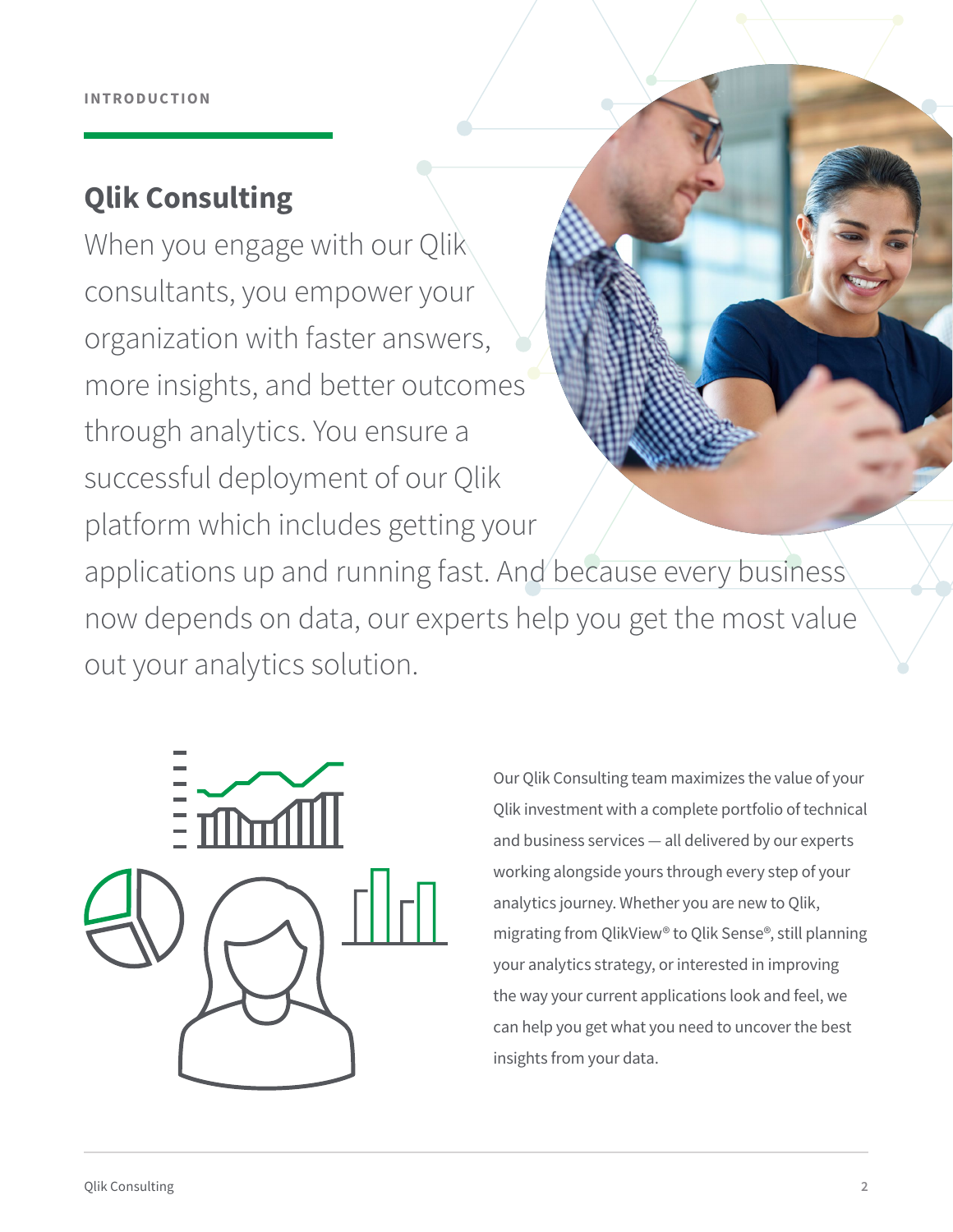## Boost Your Success with Our Expertise

When you engage with Qlik Consulting, you get an expert team in your corner. Our passion is helping you solve your most pressing challenges as you go deeper with Qlik. Our consultants are specialized, highly skilled professionals who know Qlik best and leverage best practices from thousands of engagements.







#### **Accelerate Adoption and ROI**

- Maximize usage of advanced capabilities
- Deliver a compelling user experience
- Achieve higher value with greater insights

#### **Manage and Mitigate Risk**

- Leverage proven best practices
- Ensure performance and scale
- Optimize your environment

#### **Achieve Self-Reliance**

- Establish an engagement model that fits your needs
- Gain independence through knowledge transfer
- Drive results from a repeatable approach



"I was impressed by their business partnering expertise and the fact that they wanted us to be successful. They share the same passion, and I feel they are truly invested in the results. They're an extension of my own team." - **Craig Saundry, IT Manager, CHEP** 

Source: TechValidate. TVID: A3D-1FA-A3E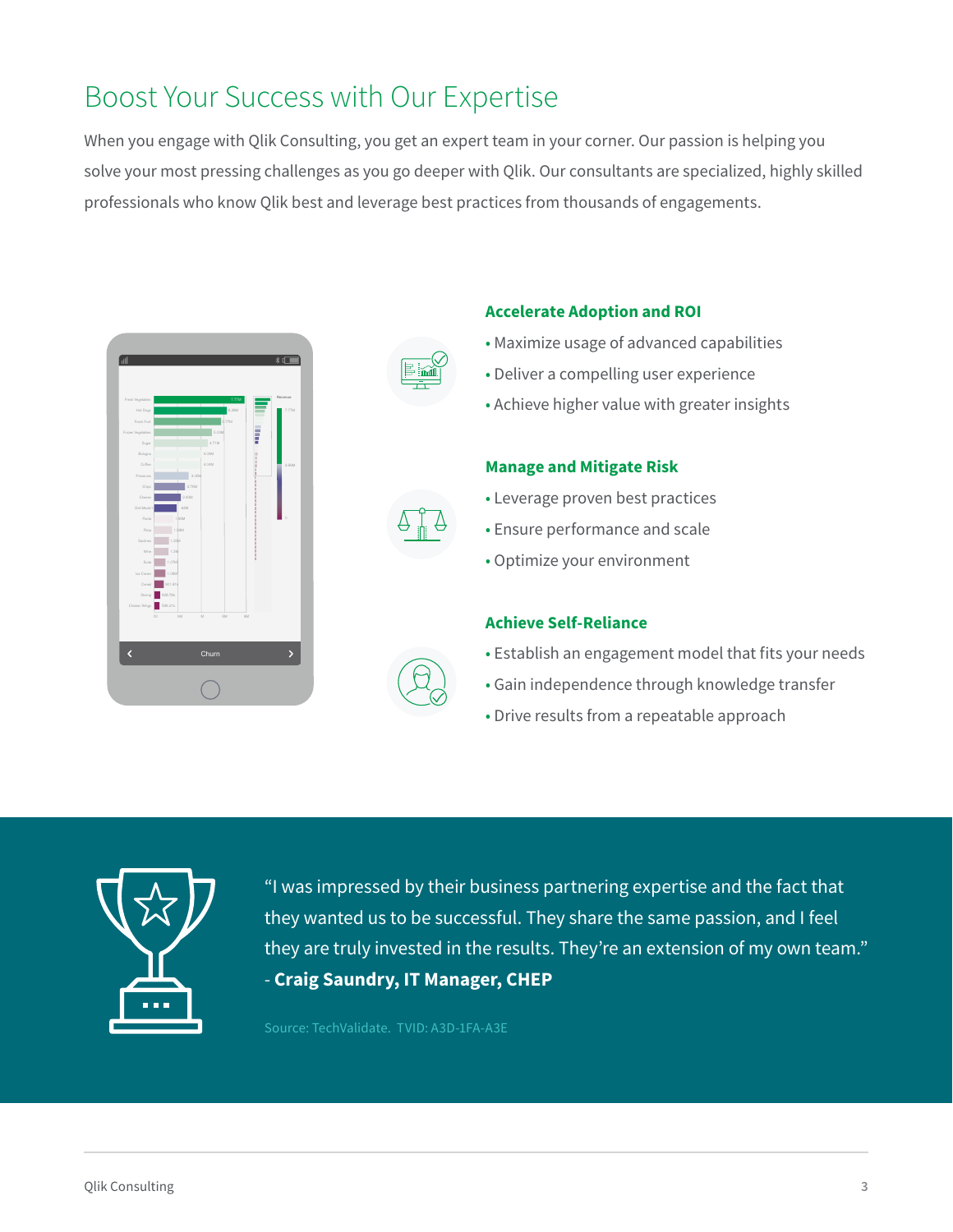#### **QLIK CUSTOMER STATISTIC**

83% of surveyed Qlik customers agree that the most valuble benefit of their partnership with Qlik Consulting is having access to a level of expertise they did not have in-house.

Source: TechValidate. TVID: 363-C30-D66

## Our Consulting Services

At the beginning of every engagement, our Qlik consultants will outline the best approach — from our deep portfolio of business and technical services, as well as solutions and project packages — to meet your unique business needs. We are here to help you maximize the value of Qlik wherever you deploy analytics: on-premise, in the cloud, or as a hybrid combination of both. We work with you to choose the right services to meet your specific needs, including working side by side with your own team.

**83%**